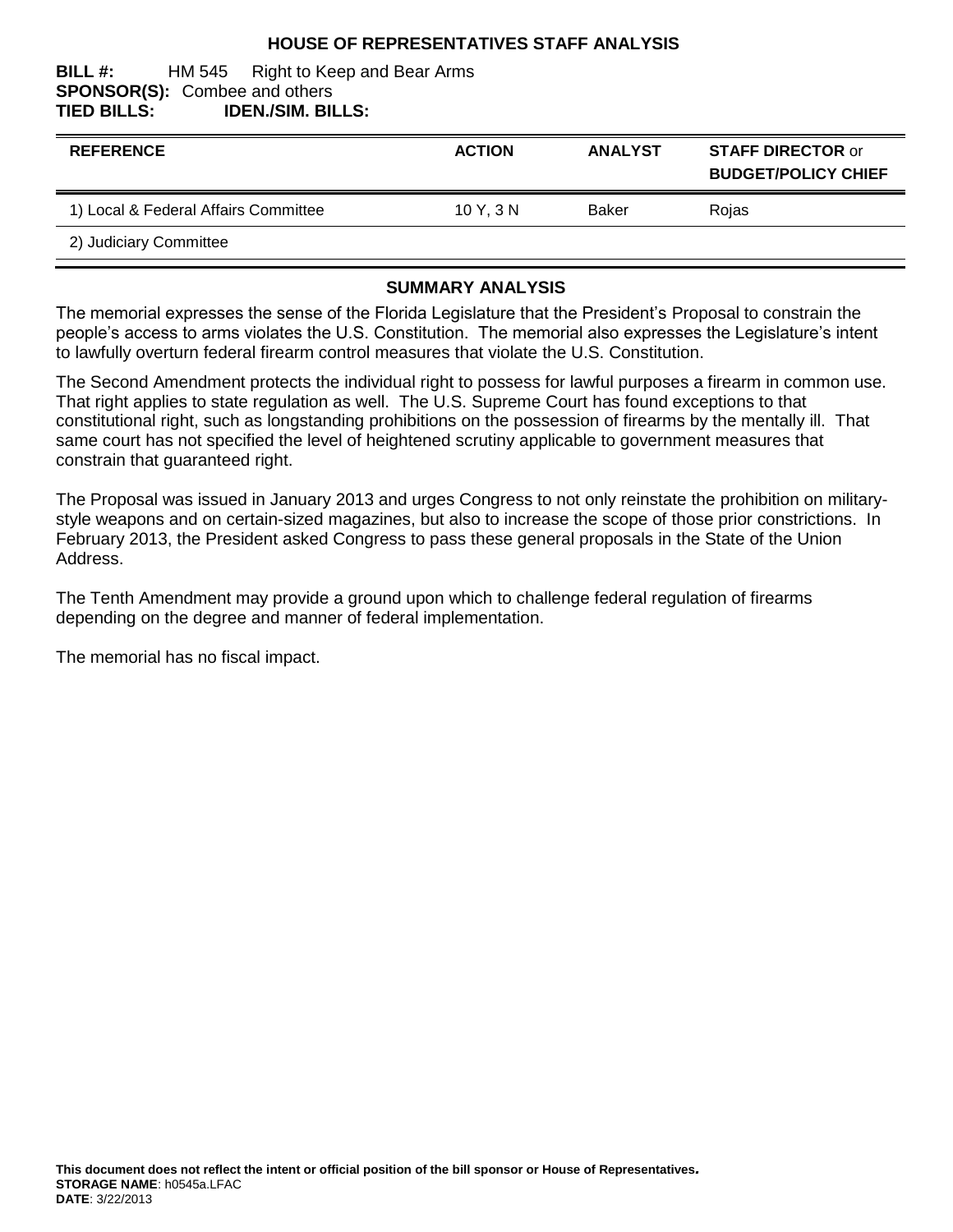## **FULL ANALYSIS**

### **I. SUBSTANTIVE ANALYSIS**

### A. EFFECT OF PROPOSED CHANGES:

### **Current Situation**

#### *A. The Second Amendment*

The Second Amendment to the U.S. Constitution states a "well regulated Militia, being necessary to the security of a free State, the right of the people to keep and bear Arms, shall not be infringed."

#### General Protections

The U.S. Supreme Court (Court) has declared the Second Amendment provides the constitutional right of an individual to keep and bear arms.<sup>1</sup> The Second Amendment applies to the states by operation of the Fourteenth Amendment.<sup>2</sup> The introductory clause of the Second Amendment does not limit the right to keep and bear arms. $3$ 

The Court has looked at the provisions of a challenged regulation working together as a whole in order to determine whether that regulation indeed constrains individual rights protected by the Second Amendment. For instance, a law that outlawed the registration of handguns while also outlawing the possession of unregistered firearms was a de facto prohibition on handguns; therefore, that law violated the Second Amendment. $4$  Requiring a handgun to be disassembled or trigger-locked also violated the Second Amendment by requiring that weapon to be kept inoperable. $5$ 

The Court emphasized that these bans on handguns would fail any level of heightened constitutional scrutiny; therefore, it did not choose which type of scrutiny (strict or intermediate) was necessary to apply.<sup>6</sup>

#### **Qualifications**

In *District of Columbia v. Heller*, the Court decided, among other things, there is no Second Amendment protection for "those weapons not typically possessed by law-abiding citizens for lawful purposes, such as short-barreled shotguns."<sup>7</sup> In other words, the weapons protected by the Second Amendment are those in common use for lawful purposes, such as self-defense. $8$ 

For example, because in the United States handguns were a common weapon for home defense, a prohibition on the possession of handguns violated the Second Amendment.<sup>9</sup>

#### **Exceptions**

 $\overline{a}$ 

<sup>&</sup>lt;sup>1</sup> *District of Columbia v. Heller*, 554 U.S. 570, 128 S. Ct. 2783 (2008).

<sup>2</sup> *McDonald v. City of Chicago*, 130 S. Ct. 3020 (2010).

<sup>3</sup> *See Heller*, 128 S. Ct. at 2789-90 (the introductory clause is used to resolve any ambiguities, if they exist, after reading the operative clause, and was in use in many state constitutions at the founding era).

<sup>4</sup> *Id.* at 2789-90.

<sup>5</sup> *Id.* at 2817-19.

<sup>6</sup> *Id.* at 2817-18. 7

*Id.* at 2816 (choosing to narrow the limitation on the Second Amendment expressed by a prior U.S. Supreme Court decision).

 $^{8}$  *Id.* at 2815 (finding that militia-type weapons at the revolutionary period were the same type as used in self-defense).

<sup>9</sup> *Id.* at 2817-19.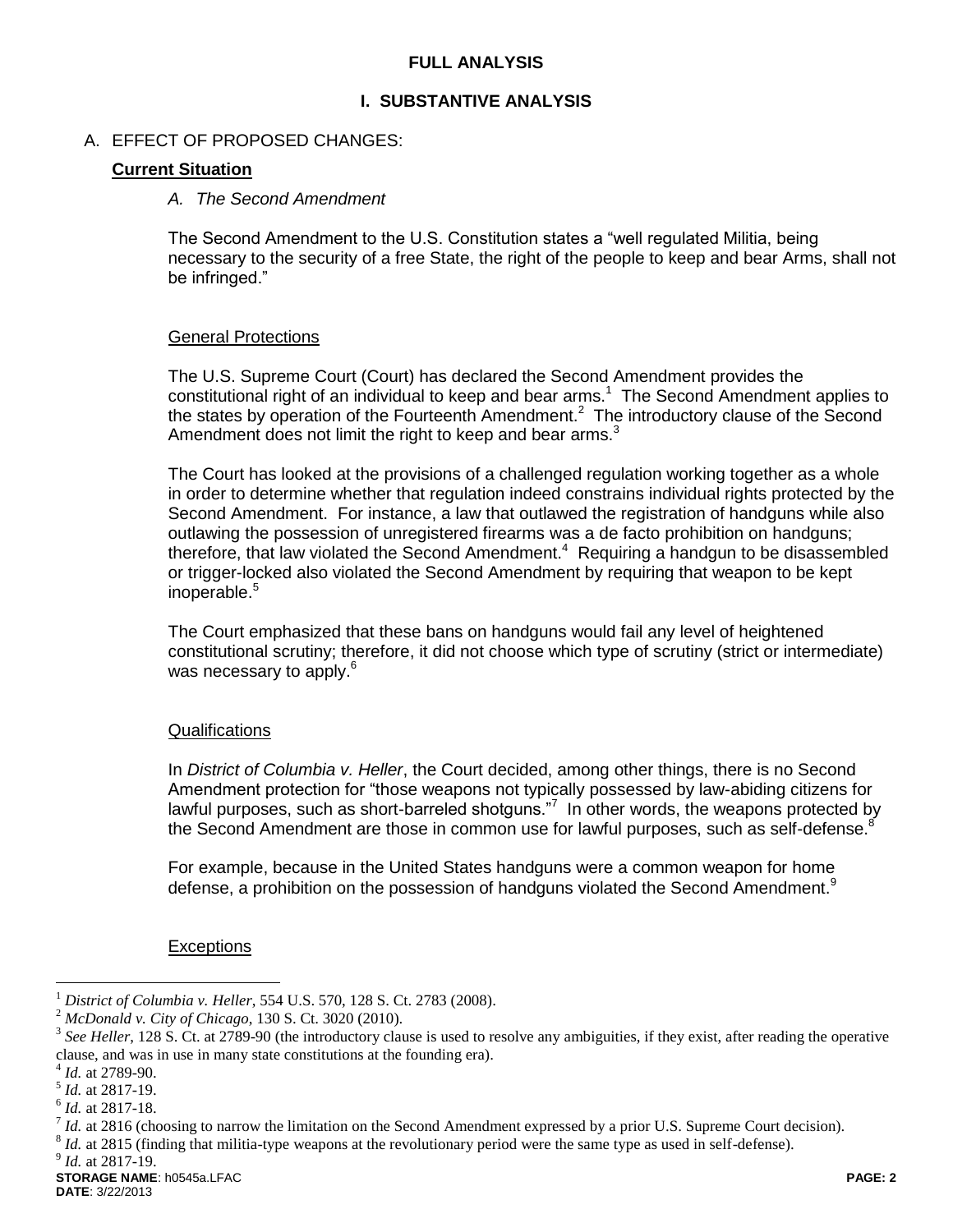*Heller* noted there are presumptively lawful regulations the Second Amendment does not protect. The Court then proceeded to give an *open-ended* list of examples of such regulations to which the presumption of lawfulness attaches:

- 1) "longstanding prohibitions on the possession of firearms *by felons* and *the mentally ill*, or
- 2) laws forbidding the carrying of firearms in sensitive places such as schools and government buildings, or
- 3) laws imposing conditions and qualifications on the *commercial* sale of arms."<sup>10</sup>

The Court did not specifically mention the degree of difficulty by which these presumptions could be overcome, or whether these were rebuttable or conclusive presumptions.

After *Heller*, the Court was asked to decide whether a federal prohibition on firearm possession by a person convicted of a domestic violence misdemeananor required proof of a domestic relationship.<sup>11</sup> In its opinion, the Court did not invalidate that statute but did not address the issue of the Second Amendment either.<sup>12</sup> However, one U.S. Circuit Court of Appeals has applied intermediate scrutiny (a lower degree of scrutiny than many fundamental rights enjoy) to a prohibition on firearm possession by a person subject to a domestic violence injunction.<sup>13</sup>

Another U.S. Circuit Court of Appeals has found that a prohibition on the possession of militarystyle firearms and large-capacity magazines passes intermediate scrutiny.<sup>14</sup>

# *B. The U.S. President's recent proposal for federal regulation of firearms*

On January 16, 2013, the President released a statement proposing changes to federal law and the regulation of firearms (Proposal).<sup>15</sup> That Proposal was based on recommendations from the Vice President.<sup>16</sup> Those recommendations leaned toward executive action rather than congressional legislation.<sup>17</sup> On January 26, 2013, the President announced certain executive actions he would take regarding firearms (Announcement).<sup>18</sup>

At the State of the Union Address on February 12, 2013, the President called on Congress to vote on firearm control as envisioned by the Proposal. Among other regulatory and spending requests,<sup>19</sup> the Proposal listed two broad prongs of firearm regulation:

- 1) magazine size, ammunition, and military-style firearms, and
- 2) constraints on sales.

<sup>16</sup> Kevin Liptak, "Details of Biden gun package emerge," CNN, Jan. 15, 2013, *available at* 

<http://politicalticker.blogs.cnn.com/2013/01/15/details-of-biden-gun-package-emerge/> (last visited Feb. 20, 2013).

**STORAGE NAME**: h0545a.LFAC **PAGE: 3** 19 The portions of the proposal calling for spending include millions of dollars for research; increased police presence on streets; encouragement for firearm manufacturers to create new constraints on weapons; hiring school resource officers, psychologists, and counselors; and implementation of emergency management plans and behavior management plans. The other regulatory categories of the Proposal included schools and mental health services.

 $\overline{a}$ <sup>10</sup> *Id.* at 2816-17 (numerals and emphasis added).

<sup>11</sup> *United States v. Hayes*, 555 U.S. 415 (2009).

<sup>12</sup> *Id.*

<sup>13</sup> *United States v. Reese*, 627 F.3d 792 (10th Cir. 2010).

<sup>&</sup>lt;sup>14</sup> *Heller v. District of Columbia*, 670 F.3d 1244 (D.C. Cir. 2011) (case is currently at federal District Court after being remanded by the Circuit Court; discovery deadline has been set for May 2013).

<sup>&</sup>lt;sup>15</sup> "Now is the Time: The President's plan to protect our children and our communities by reducing gun violence," The White House, *available at* http://www.whitehouse.gov/issues/preventing-gun-violence#what-we-can-do (click "Download the full text of the President's Plan") (last visited Feb. 19, 2013) (hereinafter the "Presidential Proposal").

<sup>&</sup>lt;sup>17</sup> See id. (reporting that Vice President's recommendations found a high-capacity magazine law may pass House, while assault weapon ban would not).

<sup>&</sup>lt;sup>18</sup> "Now is the Time", *supra* n. 14 (click "See the Executive Actions President Obama Announced") (last visited Feb. 19, 2013) (hereinafter "Announcement").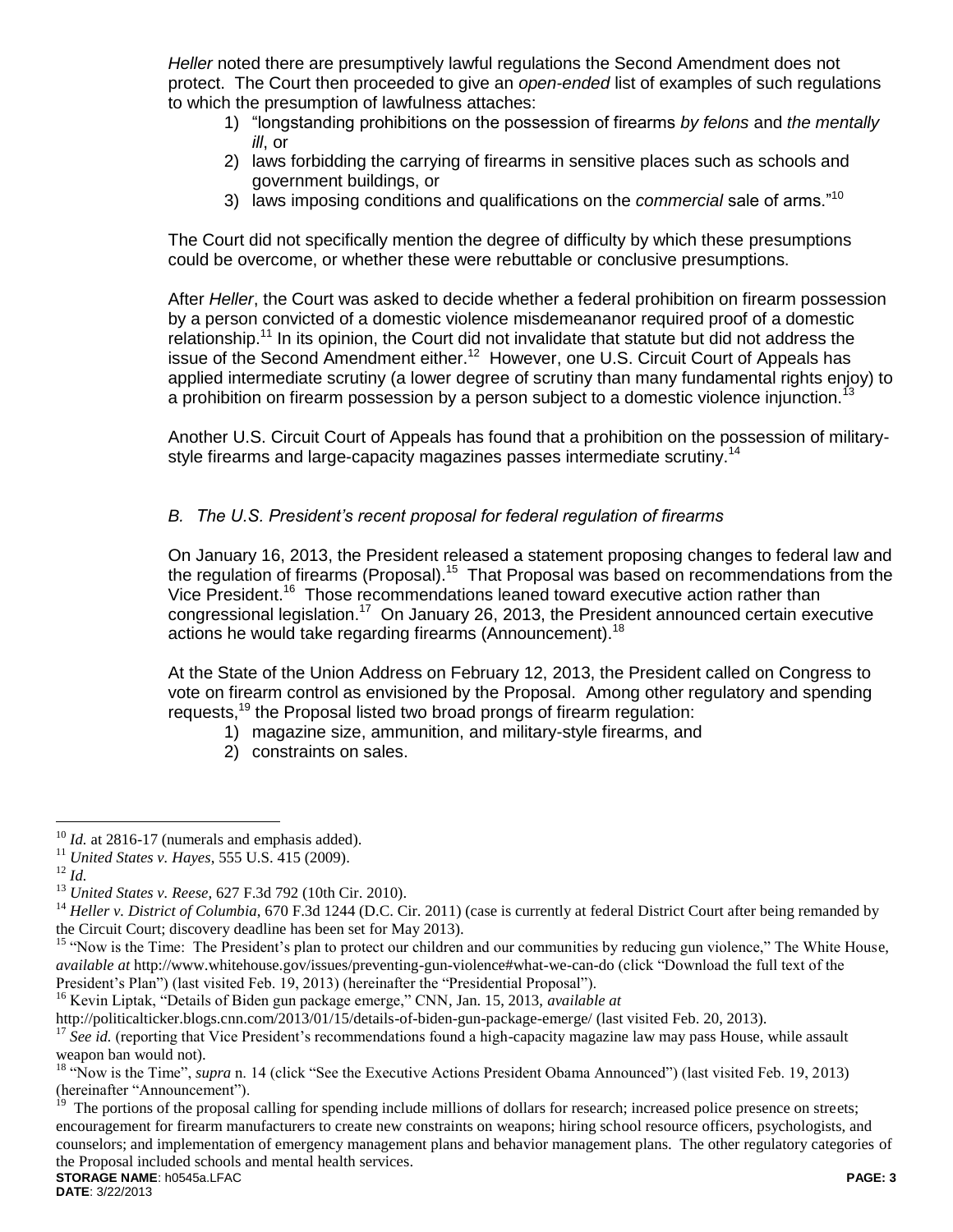## 1. Magazine size, ammunition, and military-style firearms

The Proposal urges Congress to "reinstate and strengthen the prohibition on assault weapons."<sup>20</sup> According to this language, the President not only seeks to recreate the same ban that existed from 1994 to 2004 $^{21}$ , but also wants Congress to enact an even more stringent law. In particular, the Proposal implores Congress to prevent cosmetic modifications of semiautomatic rifles that the President alleges were a circumvention of the 1994 assault weapon ban.<sup>22</sup> The Proposal does not specify which modifications allegedly circumvented that now-repealed law.

The 1994 assault weapons ban prohibited the manufacture, transfer and possession of a "semiautomatic assault weapon," including A-K technology weapons, UZI, AR-15, TEC-9, and "copies or duplicates of the [prohibited] firearms."<sup>23</sup>

The Proposal also urges Congress to "reinstate the prohibition on magazines holding more than 10 rounds."<sup>24</sup> The 1994 federal law prohibited ammunition feeding devices of more than 10 rounds.<sup>25</sup> The Proposal goes on to urge Congress to ban the possession and transfer of armorpiercing ammunition among persons who are not members of law enforcement or the military.<sup>26</sup>

## 2. Constraints on Sales

The Proposal urges Congress to change the National Criminal Background Check System under the Brady Act.<sup>27</sup> Accordingly, the President urges Congress to require background searches for *all* firearm purchasers, unless a transaction occurred between family members or was a temporary transfer for sporting purposes.<sup>28</sup> The Proposal urges Congress to prevent unlicensed persons from selling weapons to those who may not otherwise be able to make a lawful purchase because of failing a background search, i.e., "straw purchasers." $^{29}$ 

## *Ban on importation of relic arms*

The Proposal requests Congress to permit the executive branch to restrict the definition of importable relic weapons by excluding semiautomatic military rifles therefrom.<sup>30</sup>

## *Executive action*

The Proposal implies the implementation of certain executive action. The President has stated that he intends to take executive action so that in spite of the Health Insurance Portability and Accountability Act (HIPAA), states may disclose a person's mental health information when a background search is conducted.<sup>31</sup> To this end, the Proposal, without providing specifics, requests to spend \$70 million on states in the next two fiscal years to encourage them to make relevant disclosures.

 $\overline{a}$ 

**STORAGE NAME**: h0545a.LFAC **PAGE: 4 DATE**: 3/22/2013

<sup>20</sup> Presidential Proposal at 5, *supra* n. 14.

<sup>&</sup>lt;sup>21</sup> Pub. L. 103-322, §§ 110102-110104 (HR 3355) (Violent Crime Control and Law Enforcement Act of 1994); once codified at18 U.S.C. §§ 921-22 (1994).

<sup>22</sup> Presidential Proposal at 5, *supra* n. 14.

<sup>23</sup> Pub. L. 103-322, § 110102 (1994).

<sup>24</sup> Presidential Proposal at 5, *supra* n. 14.

 $^{25}$  Pub. L. 103-322, § 110102 (1994).

<sup>26</sup> Presidential Proposal at 6, *supra* n. 14.

<sup>27</sup> *Id.* at 3; *see* 18 U.S.C. § 921, *et. seq.* 

<sup>28</sup> Presidential Proposal at 3, *supra* n. 14.

<sup>29</sup> *Id.* at 6.

<sup>30</sup> *Id.* at. 7.

<sup>31</sup> *Id.* at 4; Announcement at 2, *supra* n. 18.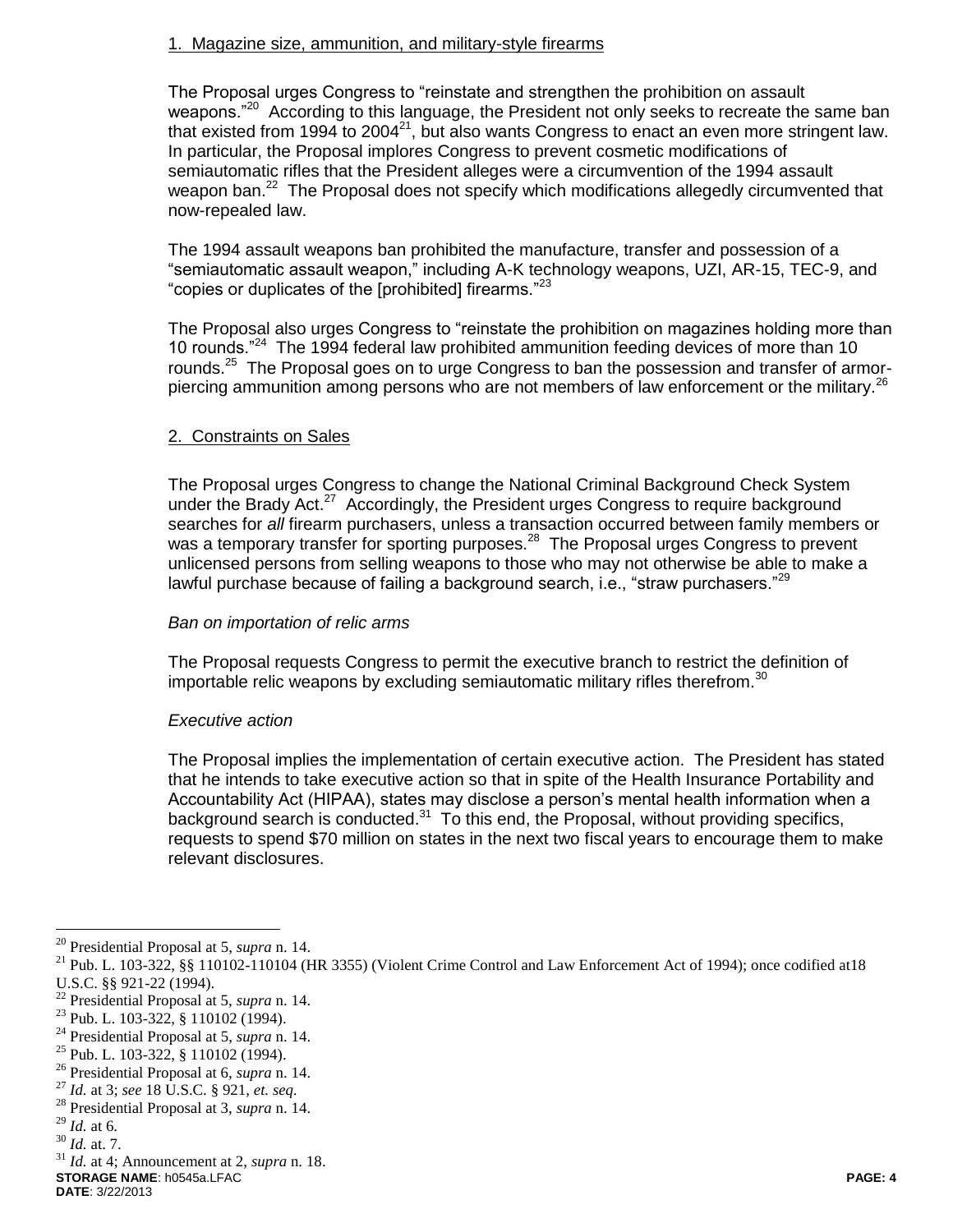Further, the President has stated that he intends to direct federal agencies to review federal firearm laws and recommend changes to Congress and the executive branch as to how those laws can be used to "ensure dangerous people aren't slipping through the cracks." $32$ 

The President intends to issue a Memorandum requiring all federal law enforcement to trace firearms recovered by a criminal investigation. $33$  He also intends to recommend regulations that would create a law enforcement database for the purpose of conducting a broader background search before returning a recovered weapon to its owner. $34$ 

## *C. The State of Florida's authority to resist federal measures relating to firearms*

The vagueness by which the Proposal expresses its intent to strengthen the 1994 federal ban on military-style weapons leaves enough room for the federal government to adopt a measure that may violate the Second Amendment.

Moreover, the U.S. Supreme Court (Court) had not yet clarified the meaning of the Second Amendment at the time the 1994 ban existed. It is possible the Court may determine that strict scrutiny is the necessary level of scrutiny to apply to government measures that raise Second Amendment issues, and thereby invalidate laws constricting the possession of certain firearms and magazines, such as those urged in the Proposal.

The proposed federal action may be unconstitutional under the Tenth Amendment to the U.S. Constitution to the extent that a federal measure may impose an obligation on state officers to execute federal law.<sup>35</sup> Such was the case with the Brady Handgun Violence Prevention Act that required *state* officials to implement federal law by searching the background of prospective buyers and handling documents submitted by dealers.<sup>36</sup>

# **Effect of Proposed Changes**

This memorial expresses the Florida Legislature's position to the United States Congress and President regarding the President's proposals on firearm constraints. The memorial expresses the Legislature's sense that those proposals to restrict the availability of arms to law-abiding citizens violate the United States Constitution.

The memorial also notifies Congress and the President that the Florida Legislature intends to lawfully exercise its authority to resist and overturn any federal gun control that violates the U.S. Constitution.

# B. SECTION DIRECTORY:

N/A

# **II. FISCAL ANALYSIS & ECONOMIC IMPACT STATEMENT**

A. FISCAL IMPACT ON STATE GOVERNMENT:

1. Revenues:

**STORAGE NAME**: h0545a.LFAC **PAGE: 5** <sup>36</sup> *Id.*; *but see Raich v. Gonzales*, 500 F.3d 850 (9th Cir. 2007) (holding the Tenth Amendment did not apply when Congress properly exercised its Commerce power and did not commandeer state officials when implementing the federal law).

 $\overline{a}$ <sup>32</sup> *Id.* at 5.

<sup>33</sup> *Id.* at 6.

 $34$  *Id.* at 6-7.

<sup>35</sup> *See Printz v. United States*, 521 U.S. 989, 117 S. Ct. 2365 (1997).